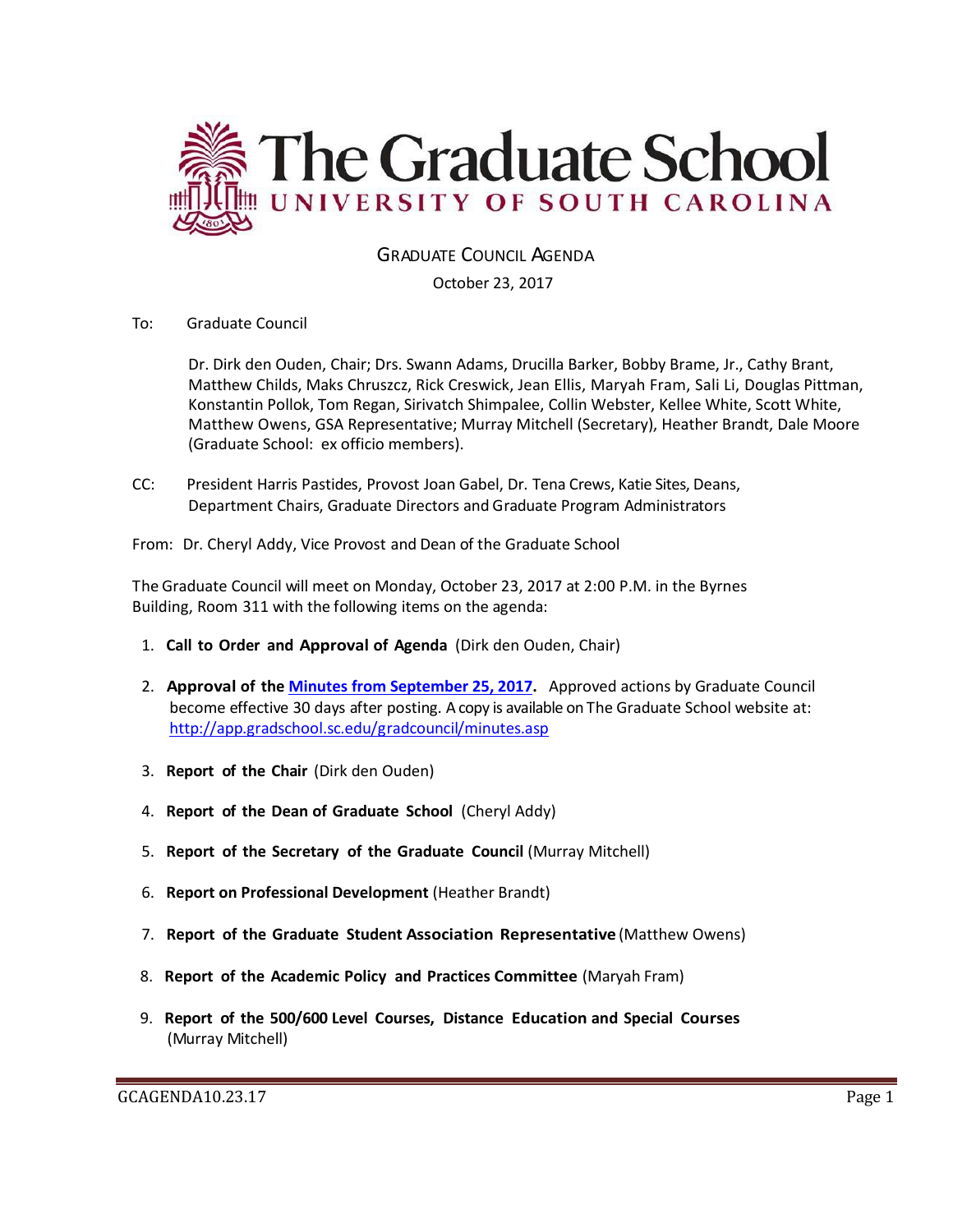A listing of 500/600 Level Courses is presented to Council for informational purposes only.

**ARTS 500 (3)** Visual Meaning (Course Change Proposal, Fall 2018) **ARTS 510 (3)** Painting I (Course Change Proposal, Fall 2018) **ARTS 511 (3)** Painting II (Course Change Proposal, Fall 2018) **ARTS 513 (3)** Advanced Watercolor (Course Change Proposal, Fall 2018) **ARTS 525 (3-6)** Three-Dimensional Studies I (Course Change Proposal, Fall 2018) **ARTS 526 (3-6**) Three-Dimensional Studies II (Course Change Proposal, Fall 2018) **EMCH 530 (3)** Engineering Optimization (Spring 2018) **FAMS 597 (3)** Special Topics in Comparative Studies in Film and Media (Delete Course, Fall 2018) **JOUR 502** (**3)** Advanced Radio Programming (Delete Course, Fall 2018) **JOUR 503 (3)** Advanced Television Programming (Delete Course, Fall 2018) **JOUR 523 (3)** Television Directing (Delete Course, Fall 2018) **JOUR 524 (3)** Advertising Management (Delete Course, Fall 2018) **JOUR 543 (3)** Telecommunications and Society (Delete Course, Fall 2018) **JOUR 546 (3)** Advanced Copyediting (Delete Course, Fall 2018) **JOUR 549 (3)** Introduction to Magazine Editing (Delete Course, Fall 2018) **JOUR 552 (3)** Cable/Satellite Communication (Delete Course, Fall 2018) **JOUR 554 (3)** Telecommunications Law and Regulation (Delete Course, Fall 2018) **JOUR 559 (3)** Advanced Magazine Editing (Delete Course, Fall 2018) **JOUR 565 (3)** Advanced Media Analysis (Delete Course, Fall 2018) **JOUR 570 (3)** Newspaper in the Classroom (Delete Course, Fall 2018) **JOUR 572 (3)** Advanced Reporting (Delete Course, Fall 2018) **JOUR 577 (3)** Newspaper Feature Articles (Delete Course, Fall 2018) **JOUR 578 (3)** Publication Advising (Delete Course, Fall 2018) **JOUR 581 (3)** Advanced TV Production and Direction (Delete Course, Fall 2018) **JOUR 583 (3)** Newspaper Photojournalism (Delete Course, Fall 2018) **POLI 552 (3)** Economic Development Policy (New Course Proposal, Spring 2018)

# **Distance Delivery Proposals**

**SLIS 534** (3) Knowledge Discovery Techniques (New Course Proposal; Spring 2018)

# **Special Topics Course Proposals**

**BMEN 589 (3)** Advanced Biomechanics (two sections; Fall 2017) **BMEN 589 (3)** Bio Nano/Micro Electro-Mechanical Systems (two sections, Fall 2017) **COMD 710 (3)** Language Structure in Aphasia (Spring 2018) **CRJU 591 (3)** Crime Over the Life Course (Spring 2018) **CRJU 591 (3)** Criminological Case Studies (Spring 2018) **CRJU 591 (3)** Law and Lyrics (Spring 2018) **CSCE 790 (3)** Parallel Programming Models for Multicore and Manycore Processors (Fall 2017) **ECIV 790 (3)** Intermodal Freight Transport (two sections; Fall 2017) **ELECT 559 (3)** FEEDER: Advanced Electric Machines and Drives (Fall 2017) **EMCH 561 (3)** Nuclear Fuel Materials and Behavior (two sections, Fall 2017)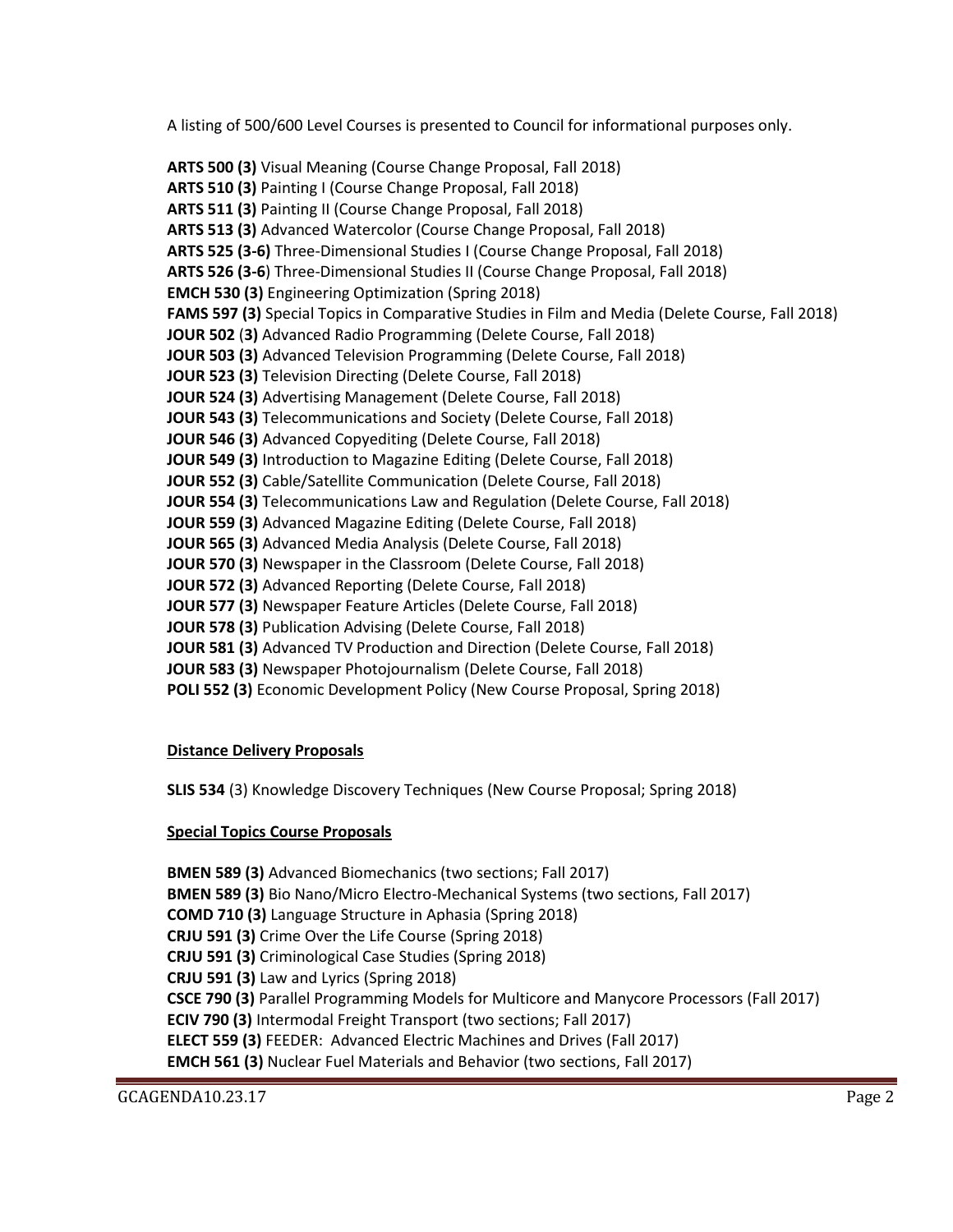**EMCH 561 (3)** Engineering Optimization (two sections, Fall 2017) **ENCP 789 (3)** IGERT 700-Overview **ENCP 789 (3)** IGERT 717 – The Energy Escape **ENCP 789 (3)** IGERT 710 – Nanoscience: Chemistry and Physics of Low Dimensional Materials **ENHS 793 (3)** Environmental Pollution and Women's Reproductive Health (Spring 2018) **ENGL 706 (3)** English and Continental Renaissance Literature (Fall 2017) **ENGL 709 (3)** Poetry of the Romantic Era (Fall 2017) **ENG 721 (3)** Influence & Intertextuality in the American Renaissance (Fall 2017) **ENGL 722 (3)** Studies in American Fiction after 1945 – Pynchon and DeLillo (Fall 2017) **ENG 741 (3)** "Invisible Man" and American Culture (Fall 2017) **ENGL 748 (3)** Colonial Modernity (Fall 2017) **EPID 894 (3)** Advanced Nutritional Epidemiology (Spring 2018) **EXSC 755 (3)** Advanced Clinical Skills in Athletic Training (Spring 2018) **EXSC 755 (3)** Professional Issues in Athletic Training (Spring 2018) **FAMS 510 (3)** Classical Hollywood Cinema (Spring 2018) **FAMS 511 (3)** Alternative Media/Alternative Communities (Spring 2018) **FAMS 511 (3)** American Teen Film (Spring 2018) **FAMS 555 (3)** Documentary Film Media Studies (Fall 2018) **FAMS 566 (3)** Superheroes Across Media (Spring 2018)

#### 10. **Associate Graduate Faculty Nominations** (Murray Mitchell)

| Name:    | <b>Dwayne Baker (PhD)</b>  |
|----------|----------------------------|
| Program: | Geography                  |
| Term:    | Spring 2018 - Fall 2023    |
| Name:    | Gina M. Kunz (PhD)         |
| Program: | <b>Educational Studies</b> |
| Term:    | Fall 2017 - Fall 2023      |
| Name:    | Kirsten Lackstrom (PhD)    |
| Program: | Geography                  |
| Term:    | Spring 2018 - Fall 2023    |

# 11. **Fellowships and Scholarships Committee** (Scott White)

#### 12. **Report of Science, Math, and Related Professional Programs Committee** (Rick Creswick)

Below is a list of proposals reviewed by the Committee. Each curricular action can be viewed at this Public Agenda review site: <https://www.sc.edu/programproposal/agenda/?id=34&code=GCO>

At this Public Agenda link, the individual proposals are not live-linked, but agenda items are listed in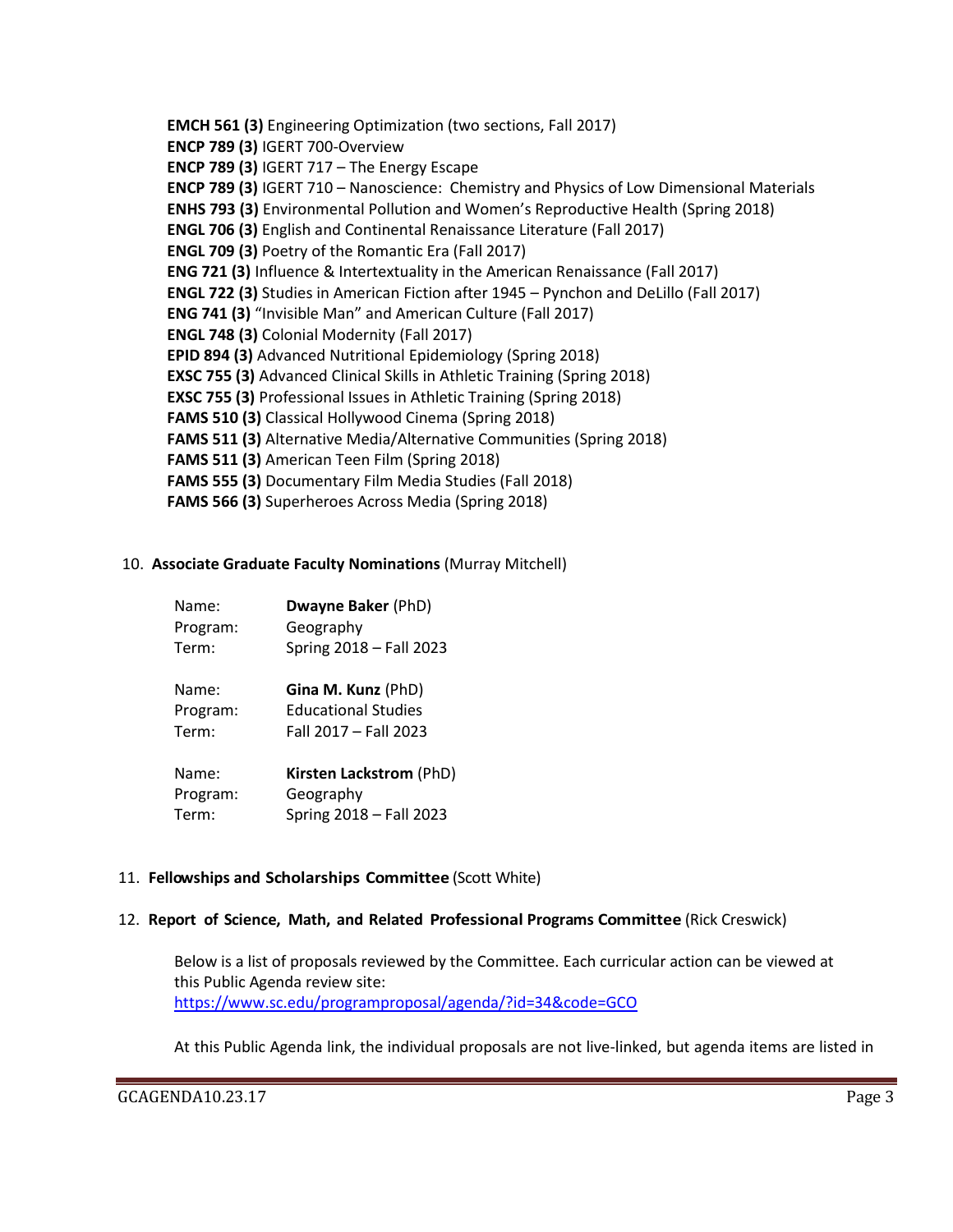alphabetical order. To view the full proposals, GC members and Committee Chairs still need to go to the Committee Review site, and filter for "Committees", then for the "Committee" called "Added to Grad Council agenda."

- **BIOL Major / Degree Program**, Professional Science Master (PSM), Arts and Sciences, Terminate Program: Fall 2018
- **BIOS 757** (3) Intermediate Biometrics , Public Health, CCP: Fall 2018
- **BIOS 758** (4) Advanced Biometrics, Public Health, CCP: Fall 2018
- **BIOS 780** (3) Introduction to Quantile Regression, Public Health, CCP: Fall 2018
- **BMSC 745** (2) Clinical Medicine Medical Interviewing, Medicine, CCP: Fall 2018
- **COMD 735** (2) Counseling in Speech-Language Pathology, Public Health, NCP: Fall 2018
- **ELCT Major / Degree Program,** MS System Design, Engineering and Computing, Terminate Program: Fall 2018
- **ENVR 802** (3) Environmental Policy and Management, Arts and Sciences, NCP: Spring 2018
- **EPID 788** (3) Practical Methods for Secondary Data Analysis, Public Health, NCP: Spring 2018
- **NURS 704** (3) Advanced Health Assessment, Nursing, CCP: Fall 2018
- **PHYT Major / Degree Program**, Public Health, Degree Requirements: A minimum of 106 post baccalaureate hours (typical program is 123 hours). The exact number of hours will be determined by the Program of Study Committee

# ` 13. **Report of the Humanities, Social Sciences, Education, and Related Professional Programs Committee** (Drucilla Barker)

Below is a list of proposals reviewed by the Committee. Each curricular action can be viewed at this Public Agenda review site: <https://www.sc.edu/programproposal/agenda/?id=34&code=GCO>

At this Public Agenda link, the individual proposals are not live-linked, but agenda items are listed in alphabetical order. To view the full proposals, GC members and Committee Chairs still need to go to the Committee Review site, and filter for "Committees", then for the "Committee" called "Added to Grad Council agenda."

- **ECON Major / Degree Program,** Economics, M.A., Business, Change in Program: Fall 2018
- **EDEX 712** (3) Instruction of Students with Intellectual Disabilities, Education, CCP: Fall 2018
- **EDEX 763** (3) Integrated Secondary Curriculum, Instructional Strategies, and Transition Programs, Education, NCP: Spring 2018
- **EDFI 747** (3) Critical Race Theory and Education, Education, NCP: Spring 2018
- **ENGL Major / Degree Program,** Direct-Admission Doctor of Philosophy in English with an Emphasis in English and American Literature, Arts and Sciences, Change Program: Fall 2018
- **FINA 780** (3) Entrepreneurial Finance and the Dynamics of Emerging Ventures, Business, NCP: Spring 2018
- HIST 775 (3) Comparative History of Slavery in the Americas from the 15<sup>th</sup> to the 19<sup>th</sup> Century, Arts and Sciences, NCP: Spring 2018
- **IBUS 719** (3) Social Networks and Global Leadership, Business, NCP: Spring 2018
- **IBUS 729** (3) Comparative Innovation Systems, Business, NCP: Spring 2018